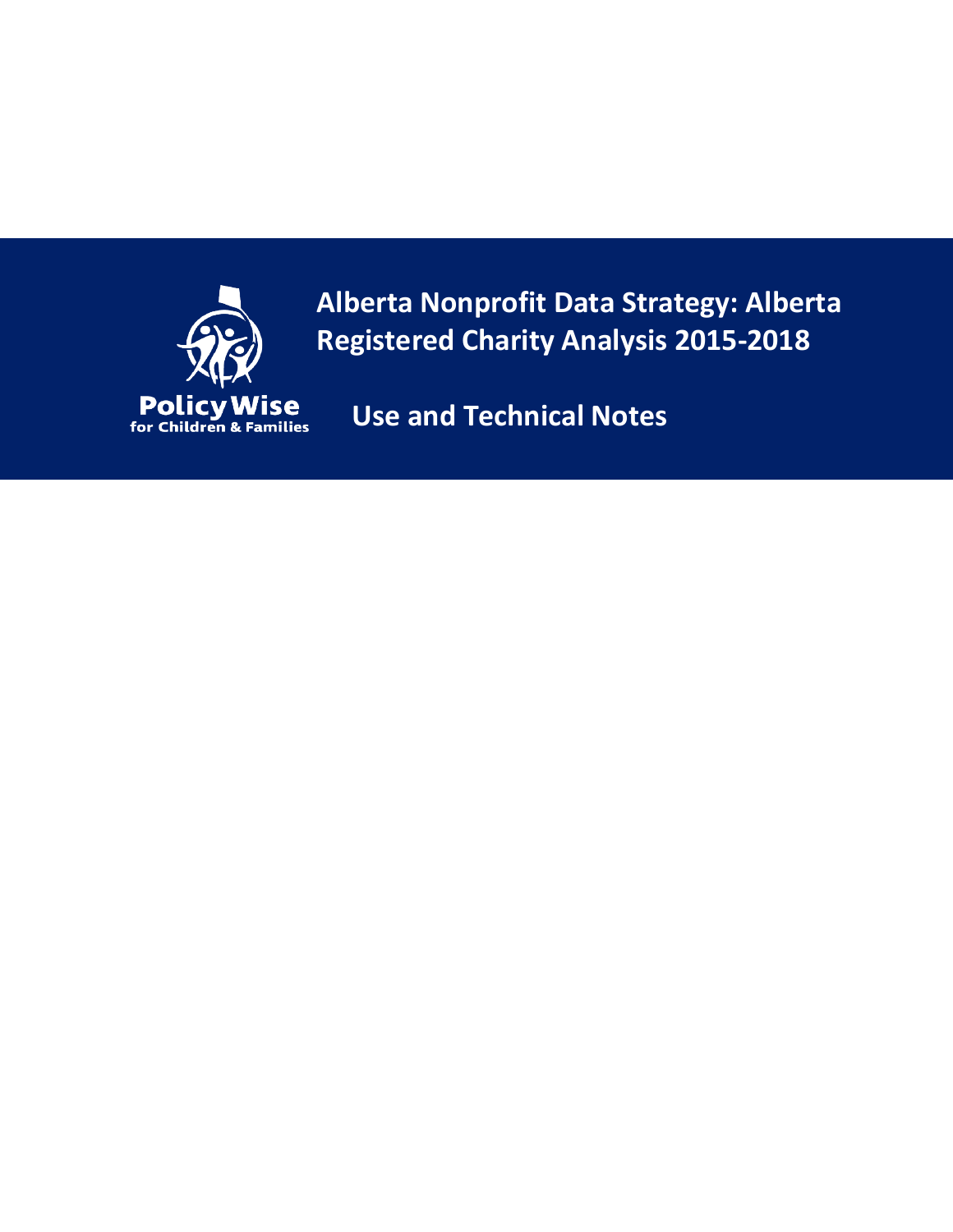# <span id="page-1-0"></span>**Acknowledgments**

#### **PRIMARY CONTRIBUTORS**

Matthew Russell, Robert Jagodzinski, Rebecca Taylor, and Xinjie Cui

#### **PROJECT SPONSORS**

PolicyWise for Children & Families, Edmonton Community Foundation, and the Government of Alberta Ministry of Culture, Multiculturalism & Tourism.



#### **ACKNOWLEDGEMENTS**

It is with thanks we acknowledge the individuals who have contributed their wisdom, experience, and perspectives to this project. This project was built on collaborative learning, and we would like to thank the partners that worked with us across the Alberta non-profit/volunteer sector, Alberta Government, Statistics Canada, and Imagine Canada. In particular, we would like to thank the Alberta Nonprofit Network (ABNN) and the co-chairs for the Alberta Nonprofit Data Strategy, Mike Grogan and Robyn Blackadar.

#### **SUGGESTED CITATION**

Russell, M., Jagodzinski, R., Taylor, R., & Cui, X. (2020). *Alberta Nonprofit Data Strategy: Alberta registered charity analysis 2015-2018, Use and technical notes*. Edmonton: PolicyWise for Children & Families.

#### **SHARING GUIDELINES**

It is the hope of all those who contributed to this project that these findings are shared and used to benefit others and inform policy and practice to improve child, family, and community well-being.

PolicyWise asks the intent and quality of the work is retained; therefore, PolicyWise for Children & Families must be acknowledged in the following ways:

- The PolicyWise logo must be used in conjunction with this acknowledgement in all of the above instances.
- This product and content included in it may not be used for commercial purposes.
- We ask that you create no derivative works. You may not alter, transform, or build upon this material without permission.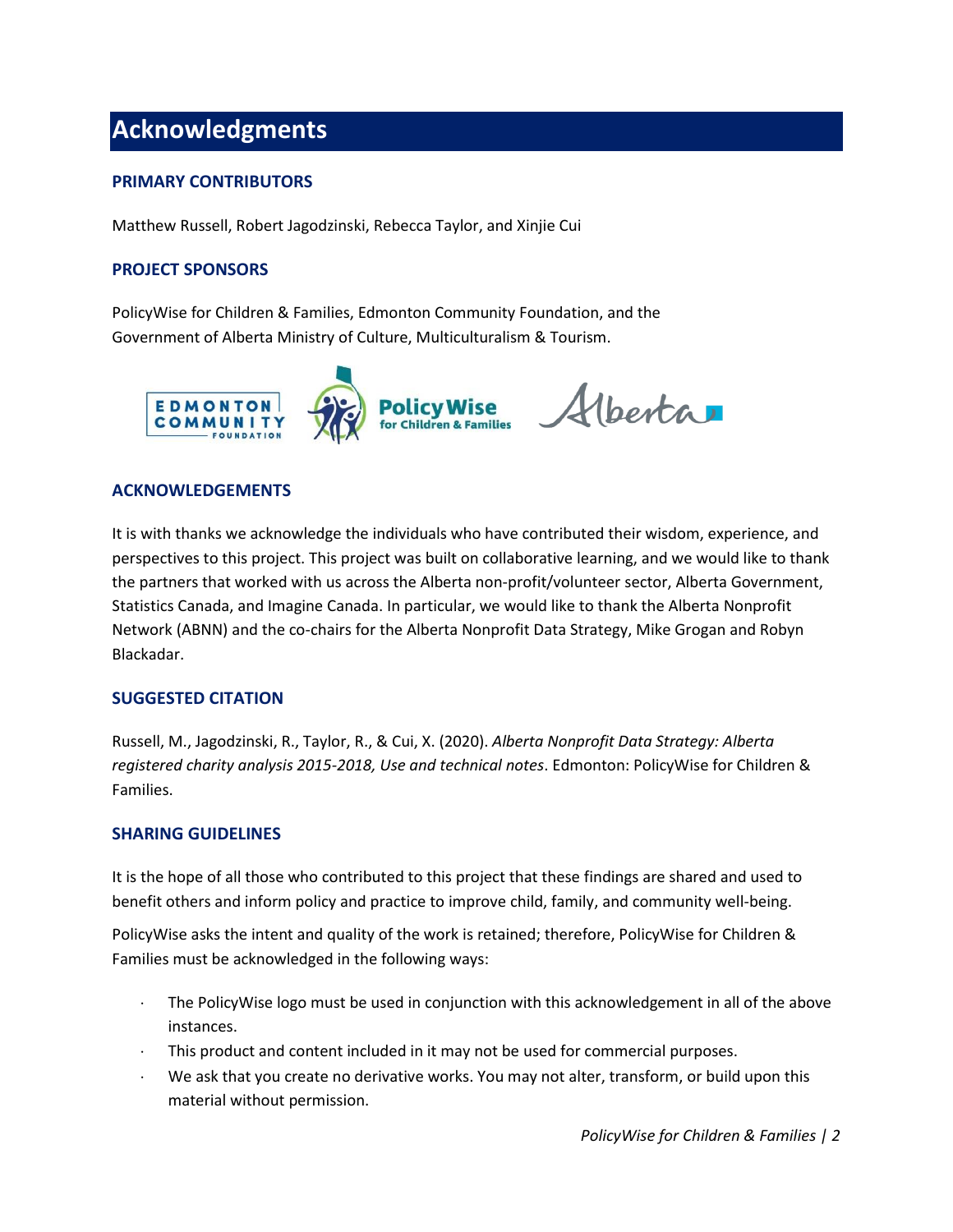# <span id="page-2-0"></span>Table of Contents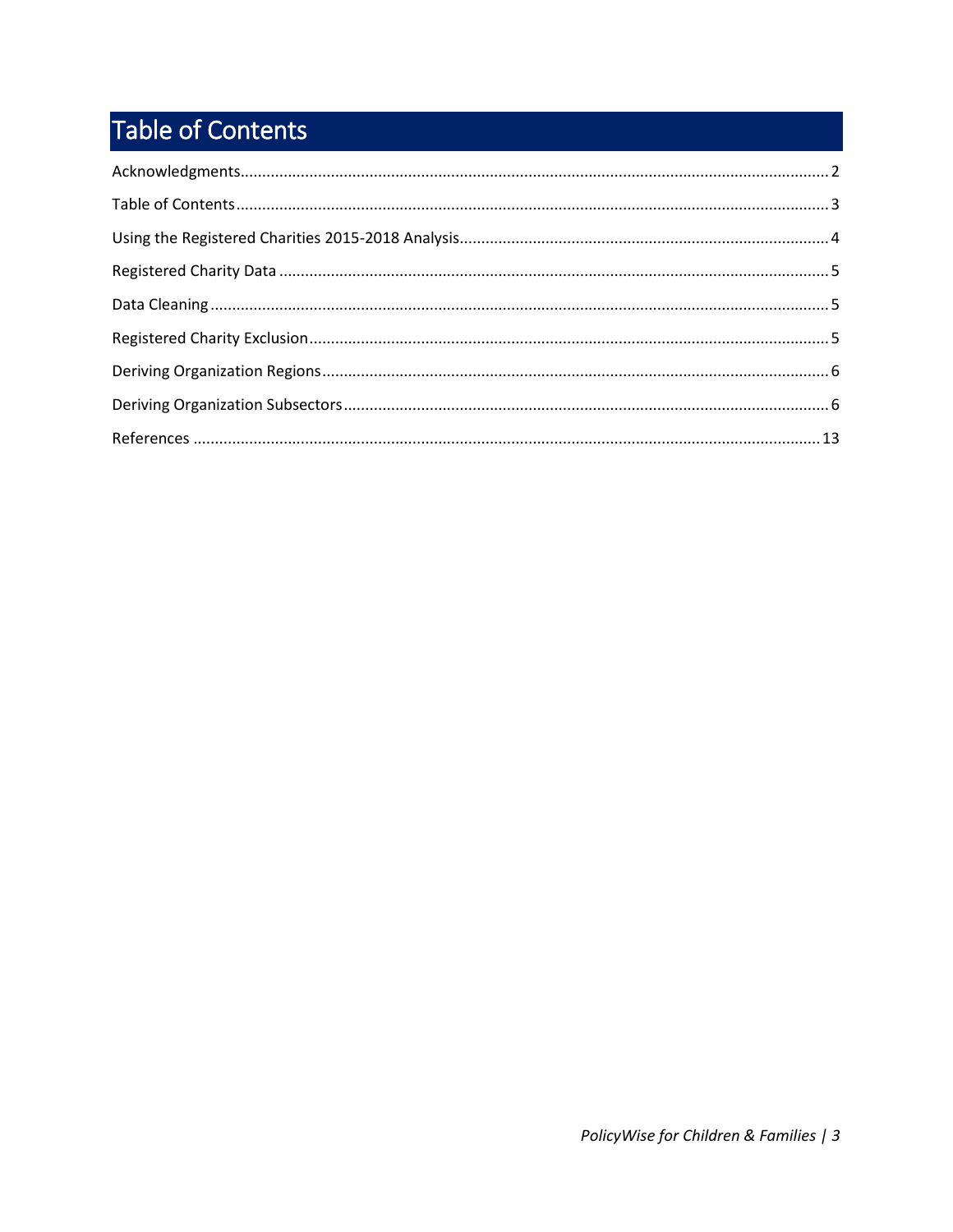# <span id="page-3-0"></span>**Using the Registered Charities 2015-2018 Analysis**

Three files are provided for the Alberta Nonprofit Data Strategy: Registered Charities Analysis 2015- 2018, with the first two files taking the format of PDF slides. These three files are: 1) a file with the full analysis and notes below to explain and help with interpretation (Alberta Registered Charities 2015- 18 with notes), 2) a file with the full analysis in high resolution to support sharing of content (Alberta Registered Charities 2015-18 high res), and 3) this file on how to use the files and understand key details from the analysis. In addition to these files, other materials are planned to engage with the nonprofit and volunteering sector in Alberta to further increase the impact of the analysis.

When using these three files the following is recommended:

- 1. The Alberta Registered Charities 2015-18 with notes file can be used by people new to the analysis, or those looking to increase their understanding of the analysis and the Alberta Nonprofit Data Strategy. It has information on the project background, registered charity data details, full sector analyses, subsector analyses, regional analyses, recent and upcoming interesting reports and data, and analysis takeaways.
	- a. The **background** section (slides 3 to 8) describes the history of the Alberta Nonprofit Data Strategy and outlines the questions targeted in the analysis.
	- b. The **registered charity data introduction** section (slides 10 to 13) introduces the registered charity data, its benefits and limitations, why it was used, and data details.
	- c. The **full sector analysis** section (slides 15 to 22) introduces cross-Alberta numbers on expenditures and revenues of excluded registered charities. It focuses on community registered charity expenditures and revenues, staff compensation, and workforce numbers, while showing how some of the numbers relate to organization size.
	- d. The **subsector analysis** section (slides 24 to 32) introduces how subsectors (e.g., social service organizations) make up the sector. This section shows how registered charity subsector breakdowns compare to previous nonprofit breakdown reports. It then shows subsector: expenditures and revenues, and estimated volunteering value, while showing how some of the numbers relate to the percent of organizations in each subsector.
	- e. The **regional analysis** section (slides 34 to 37) introduces how sector numbers are seen across regions in Alberta, per unit of people (per capita). It splits expenditures by all subsectors to show which regions spend more across subsectors.
	- f. The **other impact data and analysis** section (slides 39 and 40) introduces recent reports about the sector and upcoming interesting datasets that can inform the sector.
	- g. The **key takeaways** section (slide 42) introduces overall key points from the analysis.
- 2. The Alberta Registered Charities 2015-18 high res file can be used when sharing slides or analyses. Please acknowledge PolicyWise for Children & Families and the project when using these slides externally, and let PolicyWise know when creating derivative works.
- 3. This file (Alberta Registered Charities 2015-18 Use and Technical Manual) can be used for notes on how to use the three files, and when seeking more in-depth understanding of how the data was derived, how some registered charity organizations were excluded, how regions were derived, and how subsectors were derived.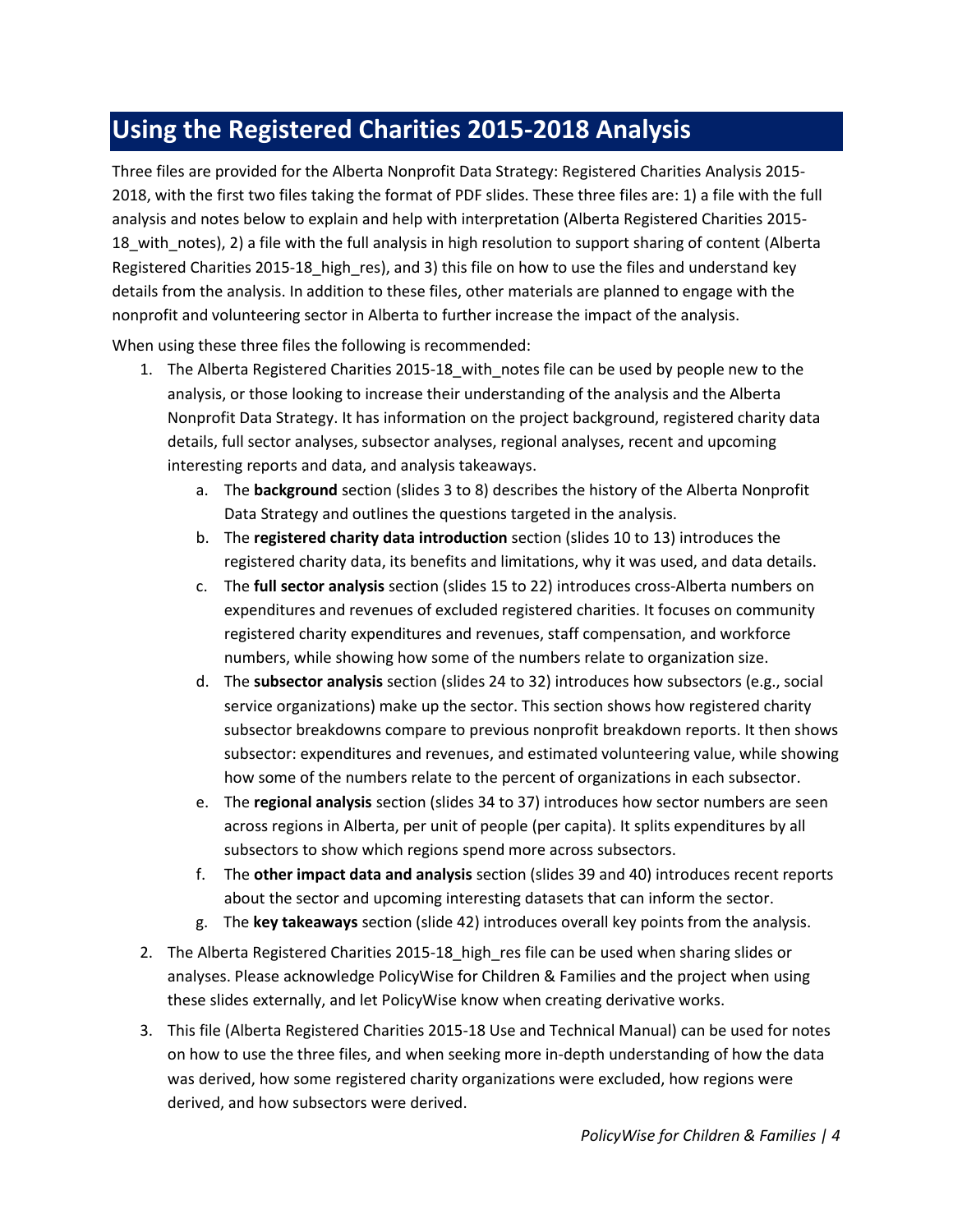# <span id="page-4-0"></span>**Registered Charity Data**

Analysis was performed using Alberta registered charity data (Canadian Revenue Agency [CRA] T3010) extracted on December 31, 2020 by the CRA.<sup>1</sup> Note that small differences in datasets were observed between datasets with different extraction dates.

# <span id="page-4-1"></span>**Data Cleaning**

Before using the data, data cleaning was performed looking for obvious data issues with a likely direction. Our approach was conservative in that adjustments were only made if an issue was highly likely to be an error (and agreed upon by two staff), and had a clear solution. Missing values were filled conservatively (e.g., if organizations did not report staff, it was counted as 0; or if subvalues were supposed to add up to the value which was missing, available subvalues were added up to replace the missing value) and errors in values for key indicators were checked for large discrepancies that clearly stood out against longitudinal trends (e.g., being off by a multiple of 1000 units in compensation in one year [\$1,000,000 vs. \$1,000] despite similar reported number of staff over time). If a highly likely error was identified, available surrounding data and longitudinal context was investigated to estimate the adjustment for the value.

Some examples of common likely errors were: 1) the organization forgot to report a value in one place, but reported it elsewhere, 2) total numbers did not equal sub-values that were supposed to be added up for a total, 3) clear typos were made in data entry, and 4) compensation amounts were reported as staff numbers. Deemed errors were adjusted by a reviewer, and audited and validated by another reviewer. Decisions on adjustments were made taking into account all available information.

# <span id="page-4-2"></span>**Registered Charity Exclusion**

Organizations that did not fit the Alberta Nonprofit Network (ABNN) and previous Statistics Canada nonprofits serving households' (communities) definitions were excluded. <sup>2</sup> These organizations included: hospitals (and publically funded nursing homes), K-12 schools, and universities and colleges, which are sometimes listed under 'government nonprofit' definitions in reports. Searches were performed using registered charity information and common organization names associated with coding (e.g., 'school board' was searched for K-12 schools) to identify organizations to exclude. Finally, a check was performed on whether excluded organizations appeared on the Alberta Non-Profit Listing, to investigate how much overlap was seen with excluded organizations in the listing.<sup>3</sup>

# **Hospitals**

Hospitals, clinics, and publically funded nursing homes were excluded. External fundraising branches that support these organizations were not excluded. Eighteen organizations were identified to be excluded. Excluded organizations on the Alberta Non-Profit Listing accounted for 6.7% of the dollar value of all excluded hospital organizations (\$1.1 billion of \$16.5 billion dollars in 2018).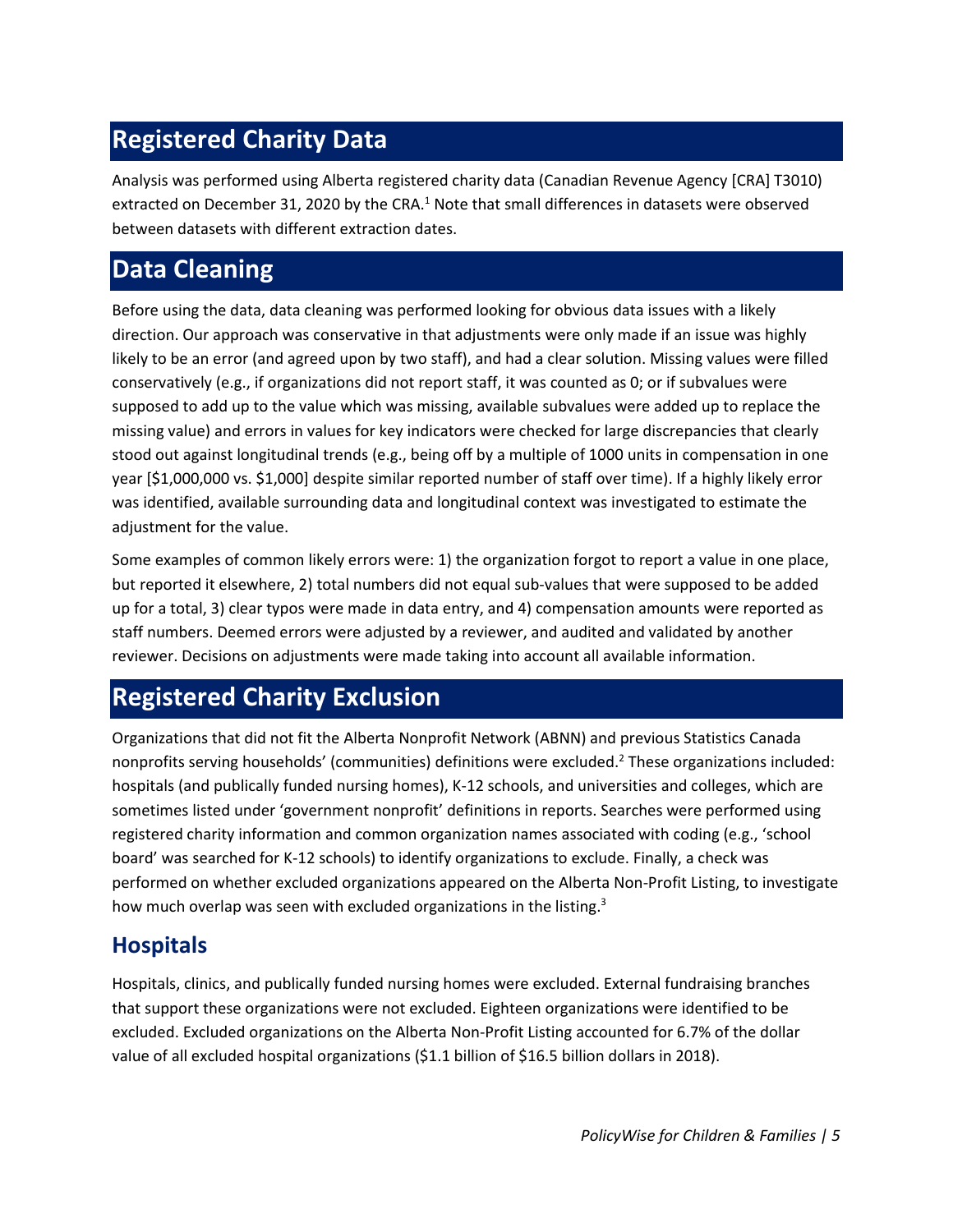# **Universities/Colleges**

Public, private, and religious universities/colleges were excluded. The exclusion process initially referred to the Alberta post-secondary list.<sup>4</sup> Organizations supporting universities/colleges were not excluded (e.g., friends, alumni, and associations). Forty-eight organizations were identified to be excluded. Excluded organizations on the Alberta Non-Profit Listing accounted for 1.2% of the dollar value of all excluded university/college organizations (\$75 million of \$6.1 billion dollars in 2018).

# **K-12 Schools**

Public, separate, and private K-12 schools and school boards in Alberta were excluded. Preschools affiliated with K-12 schools were excluded, but other preschools and organizations supporting K-12 schools were not (e.g., friends, alumni, associations, etc.). Two-hundred thirty-six organizations were identified to be excluded. Excluded organizations on the Alberta Non-Profit Listing accounted for 6.2% of the dollar value of all excluded K-12 school organizations (\$496 million of \$8.1 billion dollars in 2018).

# <span id="page-5-0"></span>**Deriving Organization Regions**

Based on addresses reported by organizations, data was translated to coordinates using Google location services and split by regions. The bottom four regions are Alberta Health Zones (AHS; of five regions), and the north is split by AHS Subzones (one AHS zone region is split into five). Populations are based on 2016 reported values.<sup>5,6</sup> Coordinates were mapped to the regions with GIS software. As part of the process, invalid postal codes were investigated, as well as obvious issues where locations across Alberta were attributed to one location. On discovery obvious errors were corrected; however, it is expected that some regional errors are still present, especially where organizations reported multiple locations together.

# <span id="page-5-1"></span>**Deriving Organization Subsectors**

Subsectors were derived based on the International Classification of Non-Profit Organizations (ICNPO), which has been used in Alberta and by Statistics Canada in related analyses. The coding scheme was based on methodology used by Imagine Canada. Coding used the primary program code self-reported by organizations as part of registered charity reporting. In absence of program codes, coding used other activity codes supplied in the data files. Classifications attempted to match descriptions offered by ICNPO manuals.<sup>7, 8</sup> As a lack of reporting of program codes was common in individual years (e.g., no subsector related codes were available in 2016 for an organization, but were found in 2017), the most frequent subsector coding (besides unknown codes) over 2015 to 2018 for the ICNPO coding was used for organizations. This helped recover organizations with unknown classifications for some of the years. Principles behind program coding are listed below.

If the organization could not clearly be attributed to a subsector in any year, it was classified as **'unknown'**.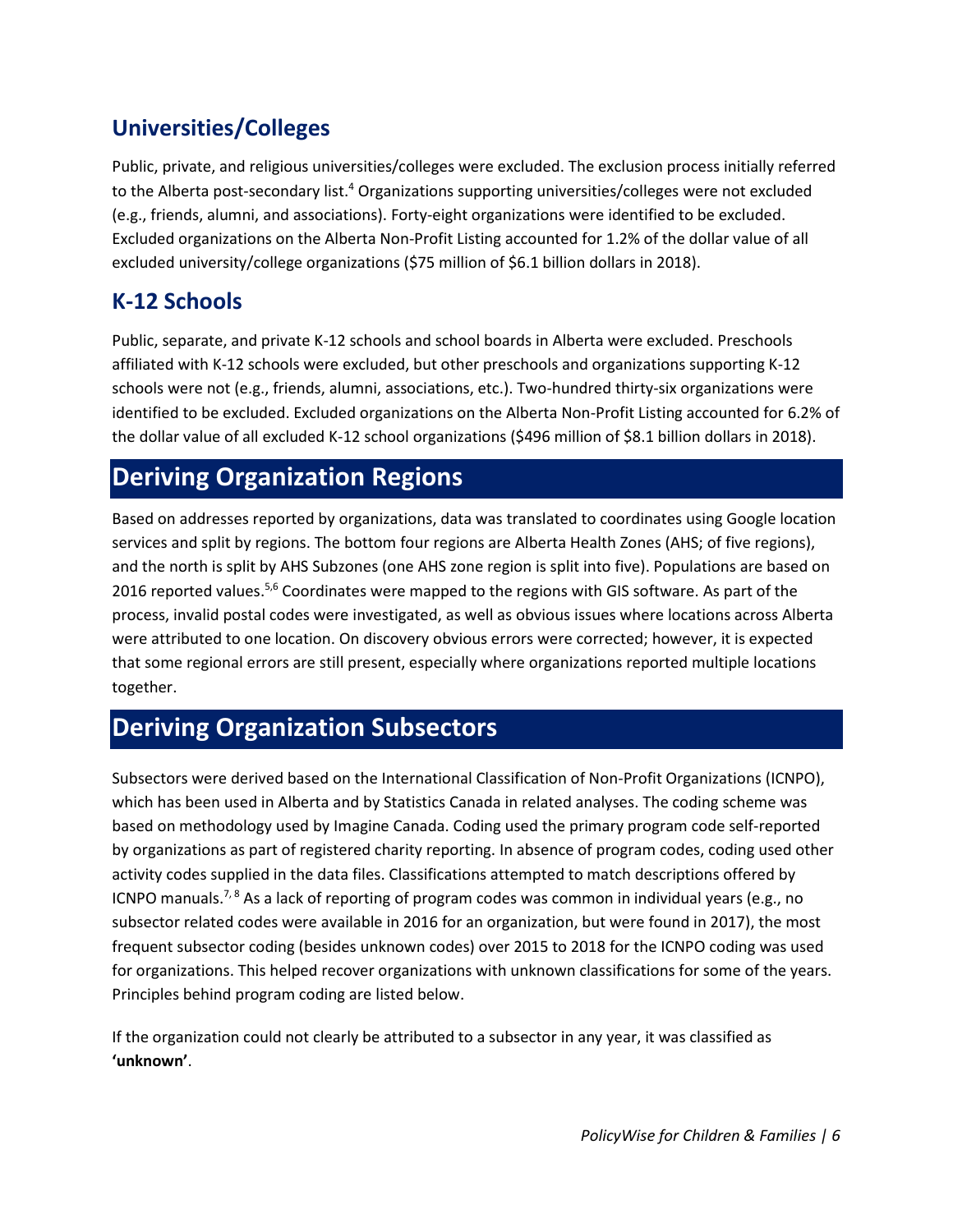# **ICNPO Subsectors**

## **Culture and Recreation**

#### **Arts and Culture**

- *Media and communications.* Production and dissemination of information and communication; includes radio and TV stations; publishing of books, journals, newspapers and newsletters; film production; and libraries.
- *Visual arts, architecture, ceramic art.* Production, dissemination and display of visual arts and architecture; includes sculpture, photographic societies, painting, drawing, design centres and architectural associations.
- *Performing arts.* Performing arts centres, companies and associations; includes theater, dance, ballet, opera, orchestras, chorals and music ensembles.
- *Historical, literary and humanistic societies.* Promotion and appreciation of the humanities, preservation of historical and cultural artifacts and commemoration of historical events; includes historical societies, poetry and literary societies, language associations, reading promotion, war memorials and commemorative funds and associations.
- *Museums.* General and specialized museums covering art, history, sciences, technology and culture.
- *Zoos and aquariums.*

#### **Sports and Recreation**

- *Sports.* Provision of amateur sport, training, physical fitness and sport competition services and events; includes fitness and wellness centres.
- *Other recreation and social clubs.* Recreation and social clubs. Provision of recreational facilities and services to individuals and communities; includes playground associations, country clubs, men's and women's clubs, touring clubs and leisure clubs. Service clubs. Membership organizations providing services to members and local communities, for example, Lions, Zonta International, Rotary Club and Kiwanis.

### **Education and Research**

#### **Primary and Secondary Education**

Education at elementary, primary and secondary levels; includes pre-school organizations other than day care.

#### **Higher Education**

Higher learning, providing academic degrees; includes universities, business management schools, law schools and medical schools.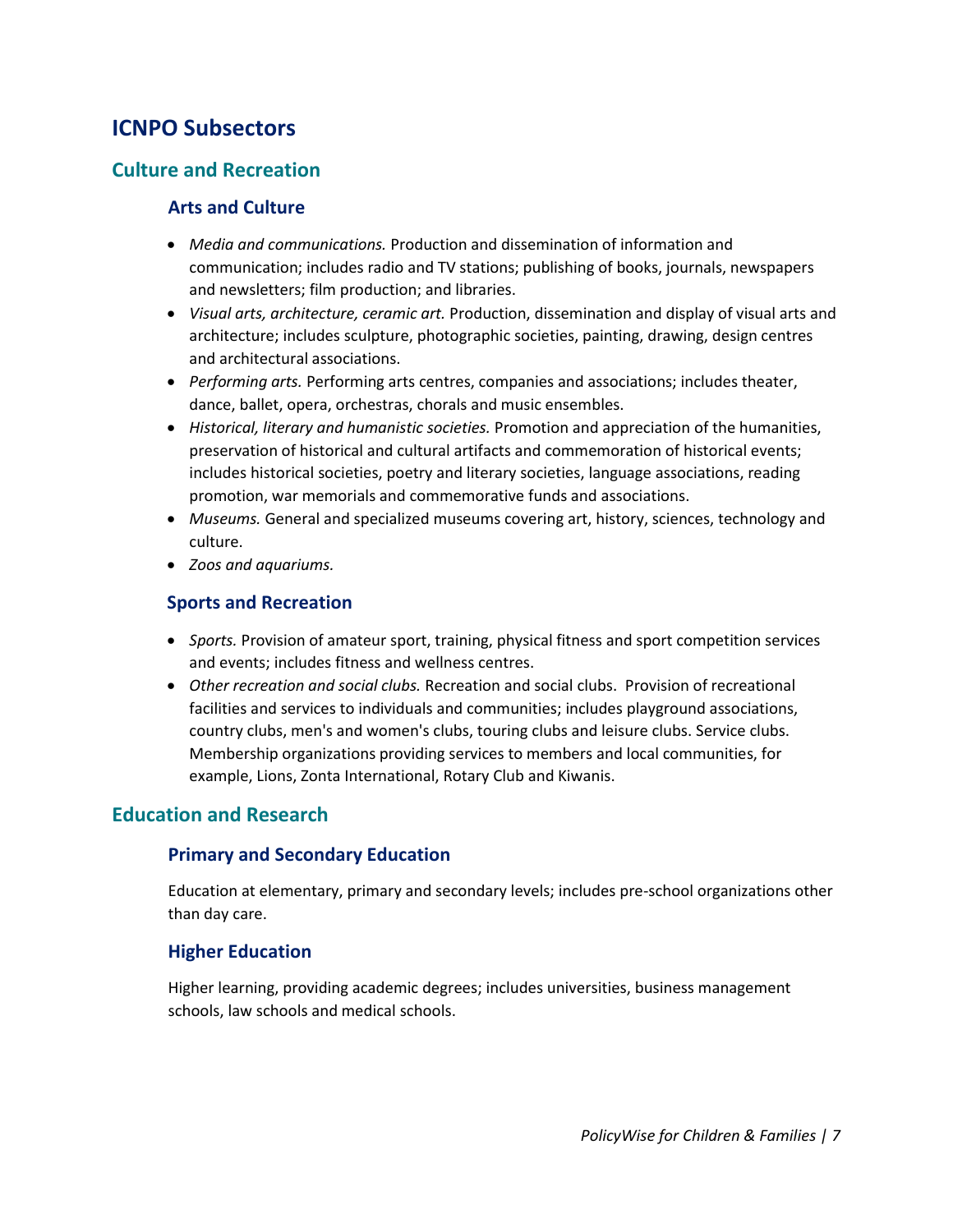## **Other Education**

Technical and vocational training specifically geared towards gaining employment; includes trade schools, paralegal training, and secretarial schools.

#### **Research**

- *Medical research.* Research in the medical field; includes research on specific diseases, disorders or medical disciplines.
- *Science and technology.* Research in the physical and life sciences and engineering and technology.
- *Social sciences, policy studies.* Research and analysis in the social sciences and policy area.

#### **Health**

#### **Hospitals and Rehabilitation**

- *Hospitals.* Primarily inpatient medical care and treatment.
- *Rehabilitation.* Inpatient health care and rehabilitative therapy to individuals suffering from physical impairments due to injury, genetic defect or disease and requiring extensive physiotherapy or similar forms of care.

#### **Nursing Homes**

Inpatient convalescent care and residential care, as well as primary health-care services; includes homes for the frail elderly and nursing homes for the severely handicapped.

#### **Mental Health and Crisis Intervention**

- *Psychiatric hospitals.* Inpatient care and treatment for the mentally ill.
- *Mental health treatment.* Outpatient treatment for mentally ill patients; includes community mental health centres and halfway homes.
- *Crisis intervention.* Outpatient services and counsel in acute mental health situations; includes suicide prevention and support to victims of assault and abuse.

#### **Other Health Services**

- *Public health and wellness education.* Public health promotion and health education; includes sanitation screening for potential health hazards, first aid training and services and family planning services.
- *Health treatment, primarily outpatient.* Organizations that provide primarily outpatient health services, e.g., health clinics and vaccination centres.
- *Rehabilitative medical services.* Outpatient therapeutic care; includes nature cure centres, yoga clinics and physical therapy centres.
- *Emergency medical services.* Services to persons in need of immediate care; includes ambulatory services and paramedical emergency care, shock/trauma programmes, lifeline programmes and ambulance services.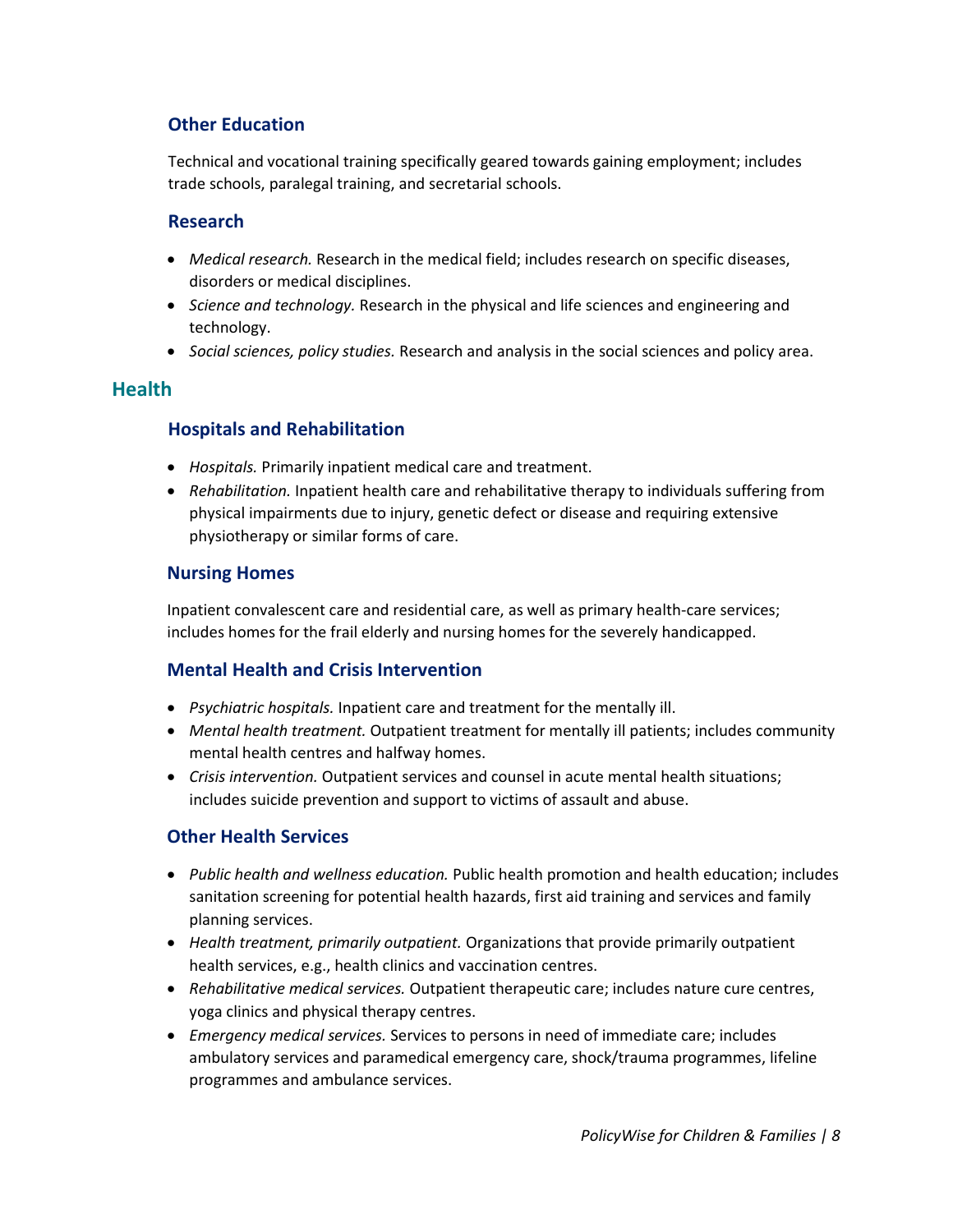## **Social Services**

#### **Social Services**

- *Child welfare, child services and day care.* Services to children, adoption services, child development centres, foster care; includes infant-care centres and nurseries.
- *Youth services and youth welfare.* Services to youth; includes delinquency prevention services, teen pregnancy prevention, drop-out prevention, youth centres and clubs and job programmes for youth; includes YMCA, YWCA, Boy Scouts, Girl Scouts and Big Brothers/Big Sisters.
- *Family services.* Services to families; includes family life/parent education, single parent agencies and services and family violence shelters and services.
- *Services for the handicapped.* Services for the handicapped; includes homes, other than nursing homes, transport facilities, recreation and other specialized services.
- *Services for the elderly.* Organizations providing geriatric care; includes in-home services, homemaker services, transport facilities, recreation, meal programmes and other services geared towards senior citizens (does not include residential nursing homes).
- *Self-help and other personal social services.* Programmes and services for self-help and personal development; includes support groups, personal counseling and credit counseling/money management services

#### **Emergency and Relief**

- *Disaster/emergency prevention and control.* Organizations that work to prevent, predict, control and alleviate the effects of disasters, to educate or otherwise prepare individuals to cope with the effects of disasters, or to provide relief to disaster victims; includes volunteer fire departments, life boat services etc.
- *Temporary shelters.* Organizations providing temporary shelters to the homeless; includes travelers' aid and temporary housing.
- *Refugee assistance.* Organizations providing food, clothing, shelter and services to refugees and immigrants.

#### **Income Support and Maintenance**

- *Income support and maintenance.* Organizations providing cash assistance and other forms of direct services to persons unable to maintain a livelihood.
- *Material assistance.* Organizations providing food, clothing, transport and other forms of assistance; includes food banks and clothing distribution centres.

### **Environment**

#### **Environment**

 *Pollution abatement and control.* Organizations that promote clean air, clean water, reducing and preventing noise pollution, radiation control, treatment of hazardous wastes and toxic substances, solid waste management and recycling programmes.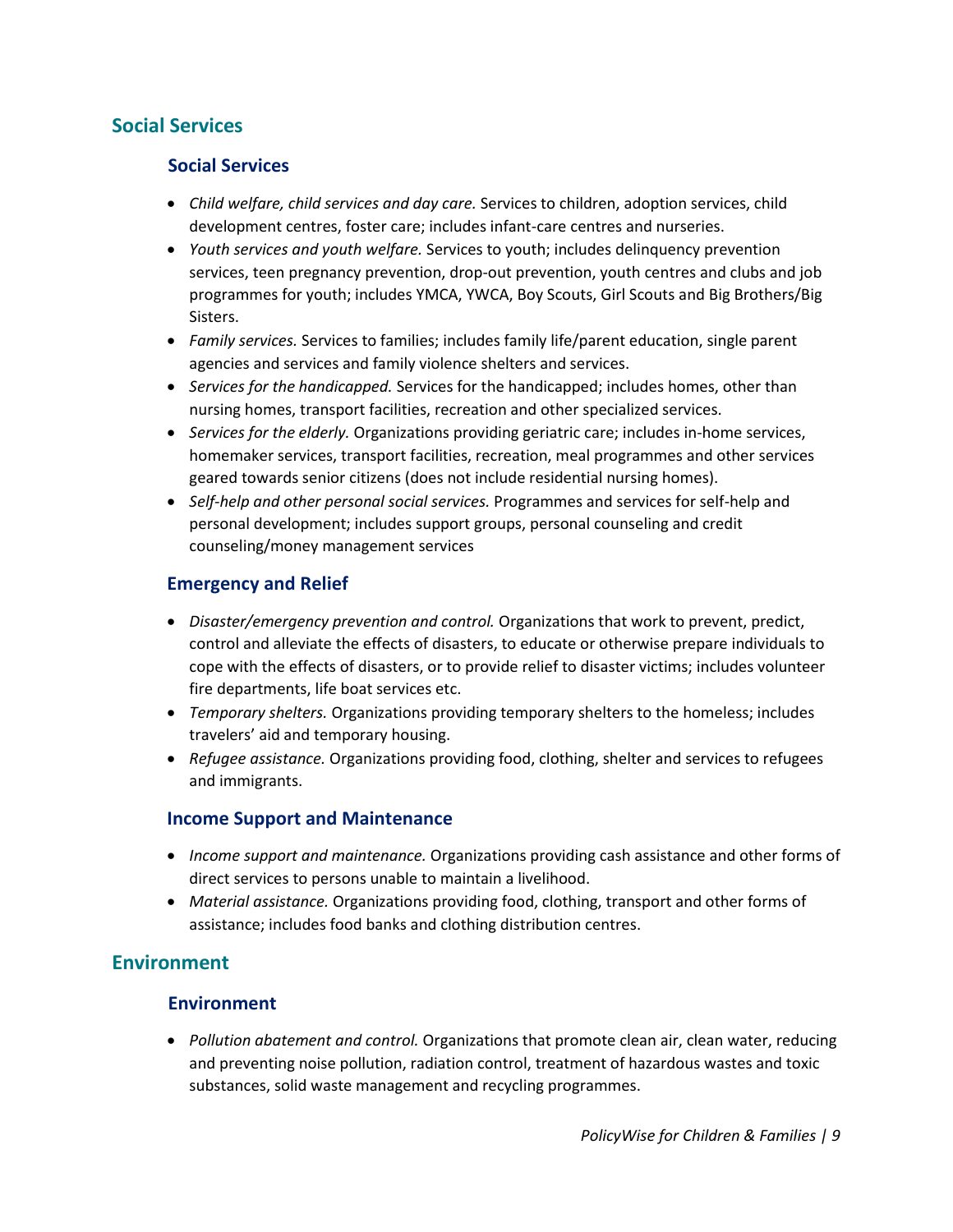- *Natural resources conservation and protection.* Conservation and preservation of natural resources, including land, water, energy and plant resources for the general use and enjoyment of the public.
- *Environmental beautification and open spaces.* Botanical gardens, arboreta, horticultural programmes and landscape services; organizations promoting anti-litter campaigns; programmes to preserve the parks, green spaces and open spaces in urban or rural areas; and city and highway beautification programmes.

### **Animal Protection**

- *Animal protection and welfare.* Animal protection and welfare services; includes animal shelters and humane societies.
- *Wildlife preservation and protection.* Wildlife preservation and protection; includes sanctuaries and refuges.
- *Veterinary services.* Animal hospitals and services providing care to farm and household animals and pets.

## **Development and Housing**

### **Economic, Social and Community Development**

- *Community and neighbourhood organizations.* Organizations working towards improving the quality of life within communities or neighbourhoods, e.g., squatters' associations, local development organizations and poor people's cooperatives.
- *Economic development.* Programmes and services to improve economic infrastructure and capacity; includes building of infrastructure, such as roads, and financial services, such as credit and savings associations, entrepreneurial programmes, technical and managerial consulting and rural development assistance.
- *Social development.* Organizations working towards improving the institutional infrastructure and capacity to alleviate social problems and to improve general public well-being.

### **Housing**

- *Housing associations*. Development, construction, management, leasing, financing and rehabilitation of housing.
- *Housing assistance.* Organizations providing housing search, legal services and related assistance.

### **Employment and Training**

- *Job training programmes*. Organizations providing and supporting apprenticeship programmes, internships, onthe-job training and other training programmes.
- *Vocational counseling and guidance.* Vocational training and guidance, career counseling, testing and related services.
- *Vocational rehabilitation and sheltered workshops.* Organizations that promote selfsufficiency and income generation through job training and employment.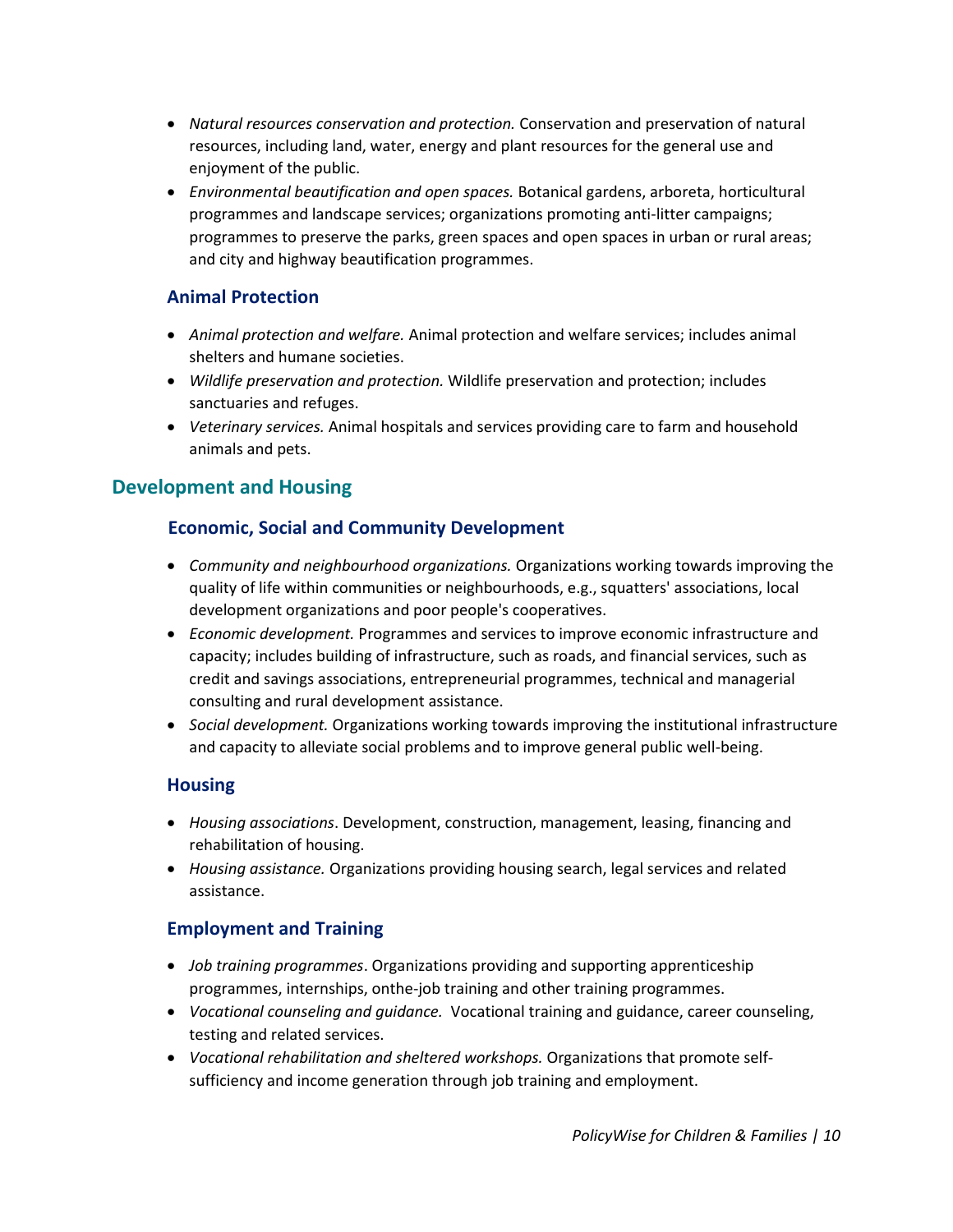# **Law, Advocacy and Politics**

### **Civic and Advocacy Organizations**

- *Advocacy organizations.* Organizations that protect the rights and promote the interests of specific groups of people, e.g., the physically handicapped, the elderly, children and women.
- *Civil rights associations.* Organizations that work to protect or preserve individual civil liberties and human rights.
- *Ethnic associations.* Organizations that promote the interests of or provide services to members belonging to a specific ethnic heritage.
- *Civic associations.* Programmes and services to encourage and spread civic mindedness.

#### **Law and Legal Services**

- *Legal services.* Legal services, advice and assistance in dispute resolution and court-related matters.
- *Crime prevention and public policy.* Crime prevention to promote safety and precautionary measures among citizens.
- *Rehabilitation of offenders.* Programmes and services to reintegrate offenders; includes halfway houses, probation and parole programmes, and prison alternatives.
- *Victim support.* Services, counsel and advice to victims of crime.
- *Consumer protection associations.* Protection of consumer rights and the improvement of product control and quality.

#### **Political Parties and Organizations**

Activities and services to support the placing of particular candidates into political office; includes dissemination of information, public relations and political fund-raising.

# **Philanthropic Intermediaries and Voluntarism Promotion (Philanthropic & Voluntarism)**

#### **Grant-making Foundations**

Private foundations; including corporate foundations, community foundations and independent public-law foundations.

#### **Other Philanthropic Intermediaries and Voluntarism Promotion**

- *Volunteerism promotion and support.* Organizations that recruit, train and place volunteers and promote volunteering.
- *Fund-raising organizations*. Federated, collective fund-raising organizations; includes lotteries.

### **International**

### **Exchange/friendship/cultural Programmes**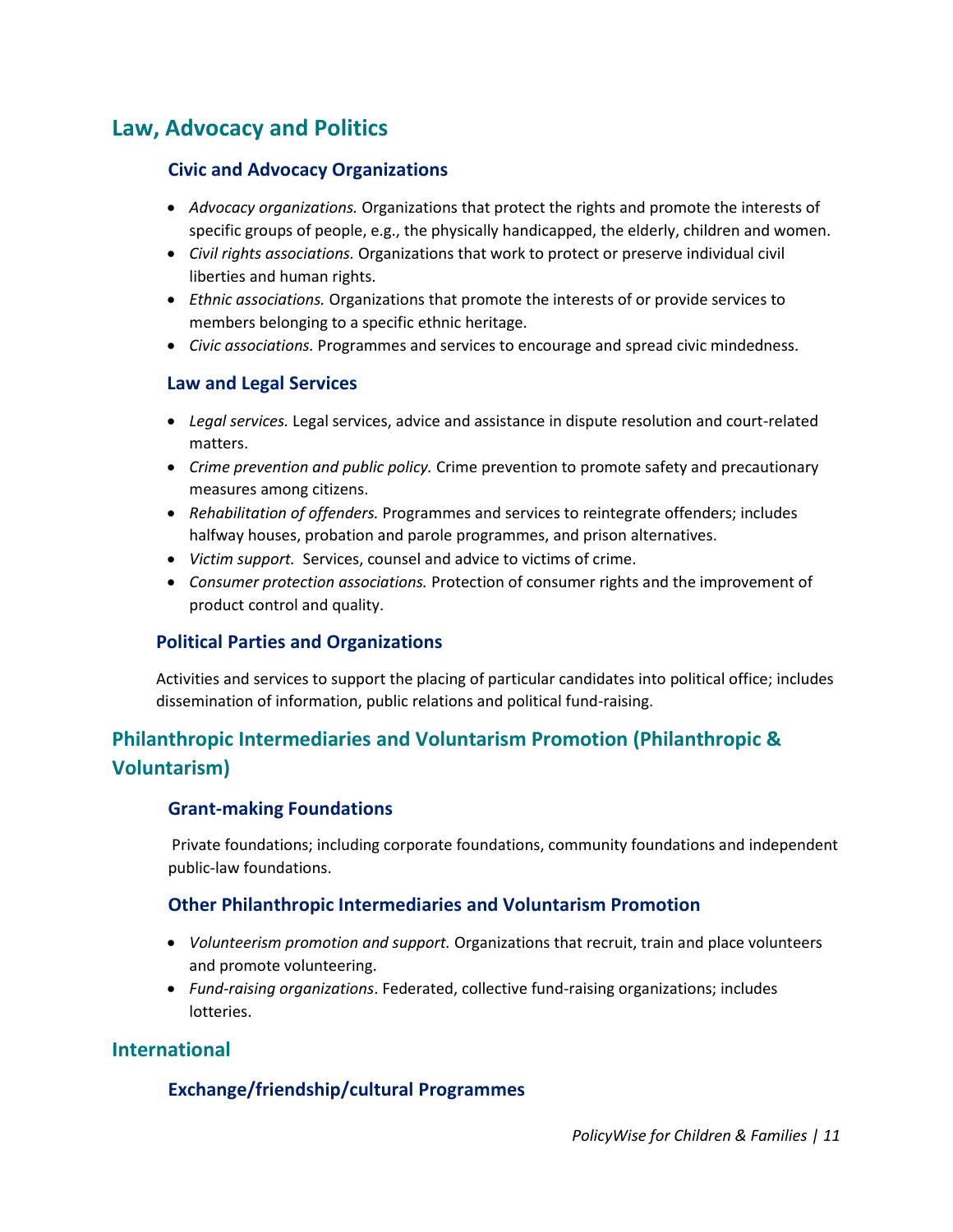Programmes and services designed to encourage mutual respect and friendship internationally.

#### **Development Assistance Associations**

Programmes and projects that promote social and economic development abroad.

#### **International Disaster and Relief Organizations**

Organizations that collect, channel and provide aid to other countries during times of disaster or emergency.

#### **International Human Rights and Peace Organizations**

Organizations which promote and monitor human rights and peace internationally.

## **Religion**

#### **Congregations**

Churches, synagogues, temples, mosques, shrines, monasteries, seminaries and similar organizations promoting religious beliefs and administering religious services and rituals.

#### **Associations of Congregations**

Associations and auxiliaries of religious congregations and organizations supporting and promoting religious beliefs, services and rituals.

## **Business and Professional Associations, Unions**

#### **Business Associations**

Organizations that work to promote, regulate and safeguard the interests of special branches of business, e.g., manufacturers' association, farmers' association and bankers' association.

#### **Professional Associations**

Organizations promoting, regulating and protecting professional interests, e.g., bar associations and medical associations.

#### **Labour Unions**

Organizations that promote, protect and regulate the rights and interests of employees.